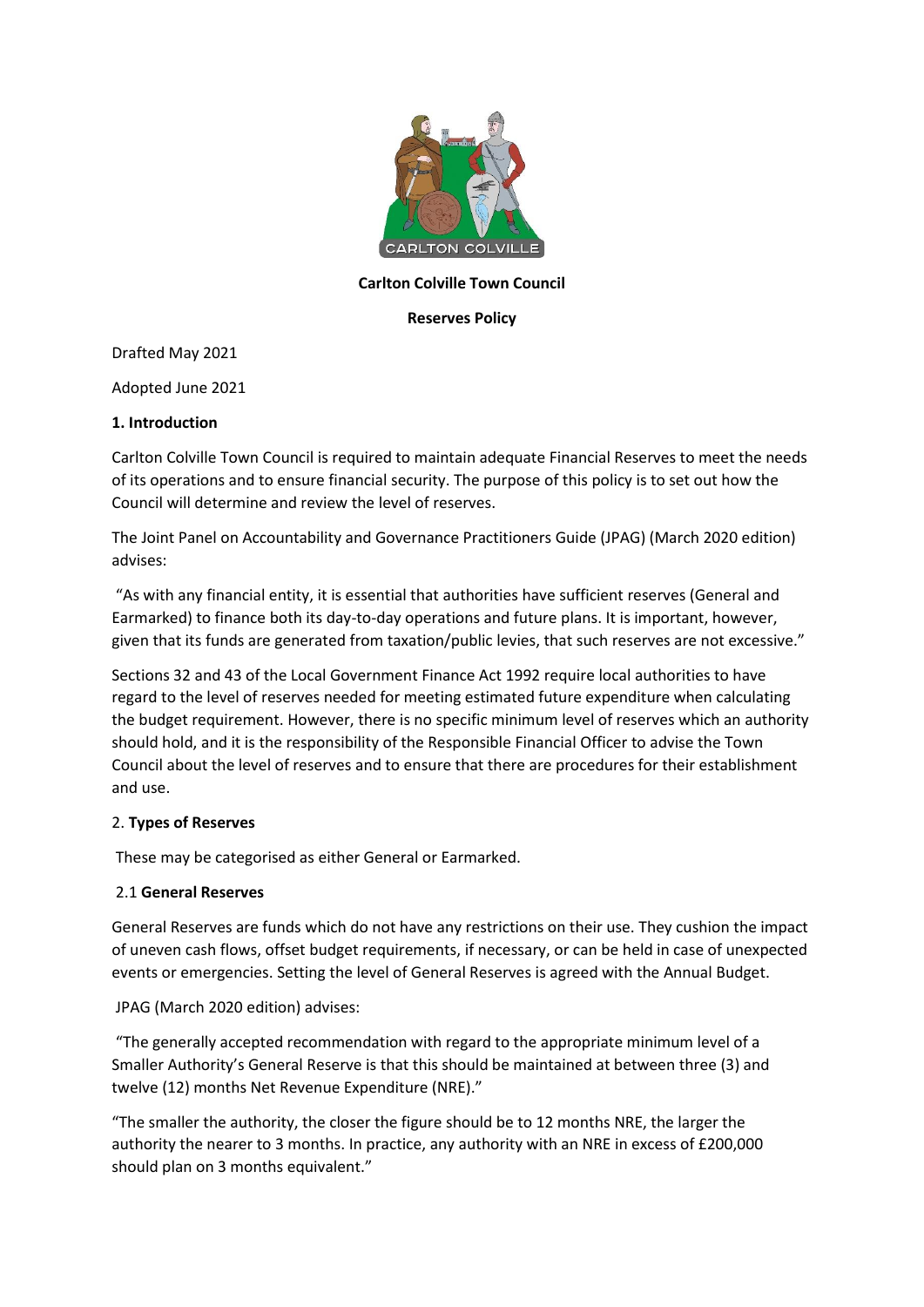The primary means of building General Reserves will be through a reallocation of funds (underspend on a completed project) and allocation from the annual budget. This will be in addition to any amounts needed to replenish reserves which have been spent in the previous year. If in extreme circumstances General Reserves were exhausted due to major unforeseen spending pressures within a particular financial year, the Town Council would be able to draw down from its EMRs to provide short term resources.

# 2.2 **Earmarked Reserves 'EMR's**

EMRs must be held for genuine and intended purposes and their level should be subject to annual review and justification. They should be separately identified to prevent query from internal and external auditors.

EMRs are held for several reasons and shall only be used for the purpose for which they were created:

• Renewals – to enable the planning and financing of an effective program of equipment replacement and property maintenance/refurbishment. The funds required are built up incrementally over several years when considering asset conditions and asset life. They are a mechanism to smooth expenditure without the need to vary budgets.

• Carry forward of underspend on an uncompleted project – expenditure committed to a project but not spent in the budget year. Reserves can be used as a mechanism to carry forward those resources.

• Developers Contributions – proceeds from developers which can only be used for specified purposes.

• Other Earmarked Reserves – these may be set up from time to time to meet known or predicted liabilities.

Where the purpose of an Earmarked Reserve becomes obsolete, or where there is an over-provision of funds, the excess may, on the approval of the Town Council, be transferred to other budget headings within the revenue budget, to General Reserves or to one or more other Earmarked Reserves.

EMRs will be established on a "needs" basis in line with anticipated requirements and these are to be reviewed annually when the budget is agreed.

Any decision to set up an EMR must be approved by Town Council. If the EMRs are used to meet short term funding gaps, they must be replenished in the following financial year. However, EMRs which have been used to meet a specific liability would not need to be replenished, after having served the purpose for which they were originally set up.

# 3. **Management and Control of Reserves**

Movements in Earmarked Reserves and General Reserves shall be reported to the Finance & Personnel committee as part of the budget monitor documentation. The use of Reserves shall be approved by the Town Council. The level of General Reserves shall be reviewed on an annual basis during the annual budgetary review and agreed by the Town Council. The minimum level of General Reserves shall be recommended to the Town Council by the Town Clerk (who is the Responsible Financial Officer). This will form part of the recommendations for the Annual Budget and Precept request by the Town Council.